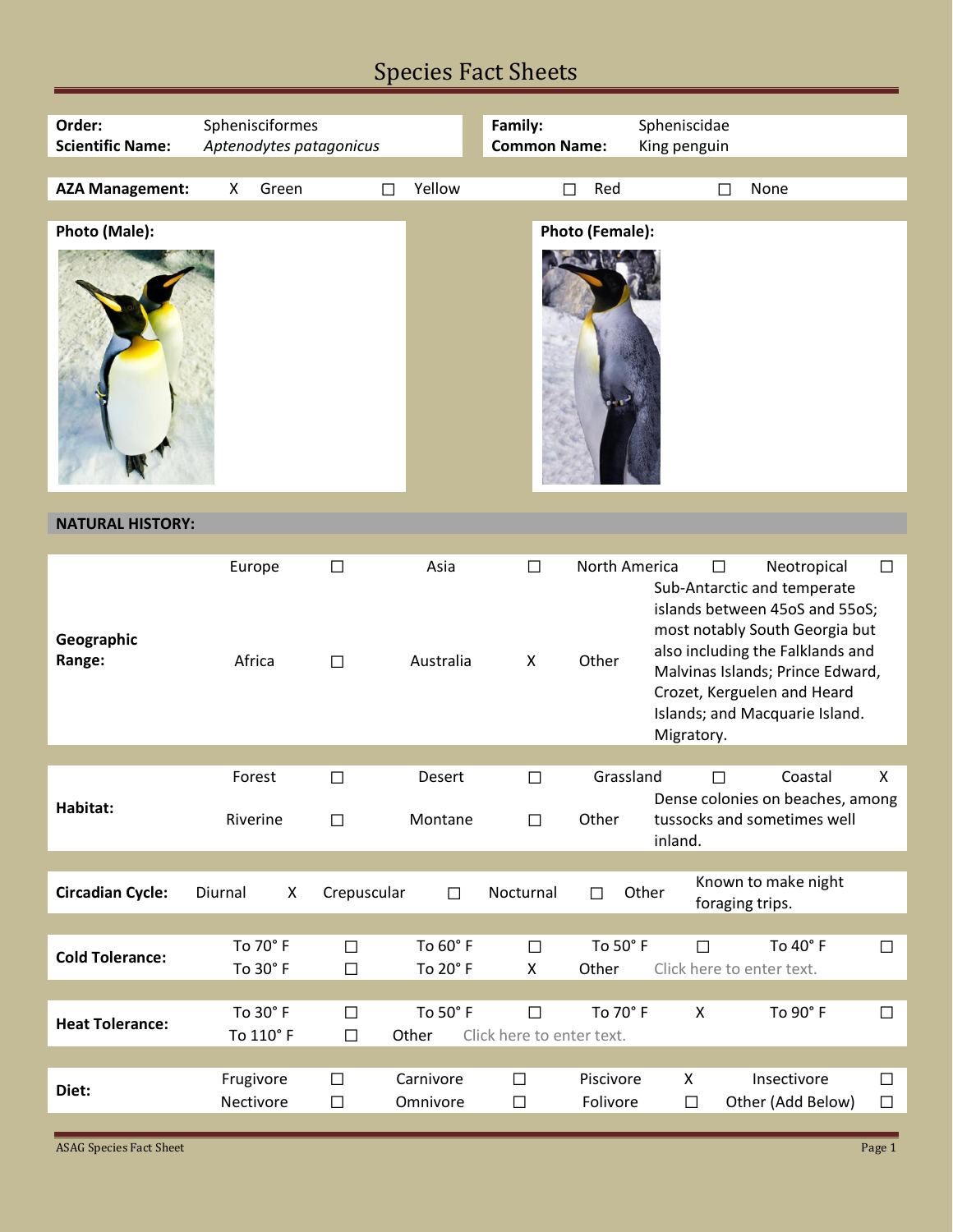## Species Fact Sheets

|                                                                                             | <b>Captive Dietary Needs:</b>                                                                                                                 |            |                                                                                                                                                                                                                                                                                                                                                                                                                                                                                                                                                                                      |                                                                   |                          |                                                                                                                                                                                                                                                                                                                                                                                                                                                                             |  |
|---------------------------------------------------------------------------------------------|-----------------------------------------------------------------------------------------------------------------------------------------------|------------|--------------------------------------------------------------------------------------------------------------------------------------------------------------------------------------------------------------------------------------------------------------------------------------------------------------------------------------------------------------------------------------------------------------------------------------------------------------------------------------------------------------------------------------------------------------------------------------|-------------------------------------------------------------------|--------------------------|-----------------------------------------------------------------------------------------------------------------------------------------------------------------------------------------------------------------------------------------------------------------------------------------------------------------------------------------------------------------------------------------------------------------------------------------------------------------------------|--|
|                                                                                             |                                                                                                                                               |            |                                                                                                                                                                                                                                                                                                                                                                                                                                                                                                                                                                                      | Variety of fishes including herring, capelin, hake, and sardines. |                          |                                                                                                                                                                                                                                                                                                                                                                                                                                                                             |  |
|                                                                                             |                                                                                                                                               |            |                                                                                                                                                                                                                                                                                                                                                                                                                                                                                                                                                                                      |                                                                   |                          |                                                                                                                                                                                                                                                                                                                                                                                                                                                                             |  |
|                                                                                             | Life Expectancy in the Wild:                                                                                                                  |            | Males:                                                                                                                                                                                                                                                                                                                                                                                                                                                                                                                                                                               | 15-20 years                                                       | Females:                 | 15-20 years                                                                                                                                                                                                                                                                                                                                                                                                                                                                 |  |
|                                                                                             |                                                                                                                                               |            |                                                                                                                                                                                                                                                                                                                                                                                                                                                                                                                                                                                      |                                                                   |                          |                                                                                                                                                                                                                                                                                                                                                                                                                                                                             |  |
|                                                                                             | Life Expectancy in Captivity:                                                                                                                 |            | Males:                                                                                                                                                                                                                                                                                                                                                                                                                                                                                                                                                                               | 15-30 years                                                       | Females:                 | 15-30 years                                                                                                                                                                                                                                                                                                                                                                                                                                                                 |  |
| <b>BREEDING INFORMATION:</b>                                                                |                                                                                                                                               |            |                                                                                                                                                                                                                                                                                                                                                                                                                                                                                                                                                                                      |                                                                   |                          |                                                                                                                                                                                                                                                                                                                                                                                                                                                                             |  |
|                                                                                             | <b>Age at Sexual Maturity:</b>                                                                                                                |            | Males:                                                                                                                                                                                                                                                                                                                                                                                                                                                                                                                                                                               | 3-6 years                                                         | Females:                 | 3-6 years                                                                                                                                                                                                                                                                                                                                                                                                                                                                   |  |
|                                                                                             |                                                                                                                                               |            |                                                                                                                                                                                                                                                                                                                                                                                                                                                                                                                                                                                      |                                                                   |                          |                                                                                                                                                                                                                                                                                                                                                                                                                                                                             |  |
| <b>Courtship Displays:</b>                                                                  |                                                                                                                                               |            | King penguins use visual and vocal courtship displays. They lift their head and point<br>their bill straight up as they trumpet their ecstatic display. This is followed by<br>arching the neck forward with the bill pointing down. Receptive birds will respond<br>with a similar vocalization and posturing (this is similar to the "face to face" in<br>emperor penguins). King penguins also engage in a "waddling gait". Their displays<br>also include bill shaking, mutual preening and bill clapping. The breeding cycle in<br>wild king penguins lasts about 14-15 months. |                                                                   |                          |                                                                                                                                                                                                                                                                                                                                                                                                                                                                             |  |
|                                                                                             |                                                                                                                                               |            |                                                                                                                                                                                                                                                                                                                                                                                                                                                                                                                                                                                      |                                                                   |                          |                                                                                                                                                                                                                                                                                                                                                                                                                                                                             |  |
|                                                                                             | King penguins do not build a nest. The single egg is incubated on top of the feet<br><b>Nest Site Description:</b><br>within the brood patch. |            |                                                                                                                                                                                                                                                                                                                                                                                                                                                                                                                                                                                      |                                                                   |                          |                                                                                                                                                                                                                                                                                                                                                                                                                                                                             |  |
|                                                                                             |                                                                                                                                               |            |                                                                                                                                                                                                                                                                                                                                                                                                                                                                                                                                                                                      |                                                                   |                          |                                                                                                                                                                                                                                                                                                                                                                                                                                                                             |  |
| Single egg clutch; large, white, thick-shelled egg.<br><b>Clutch Size, Egg Description:</b> |                                                                                                                                               |            |                                                                                                                                                                                                                                                                                                                                                                                                                                                                                                                                                                                      |                                                                   |                          |                                                                                                                                                                                                                                                                                                                                                                                                                                                                             |  |
|                                                                                             |                                                                                                                                               |            |                                                                                                                                                                                                                                                                                                                                                                                                                                                                                                                                                                                      |                                                                   |                          |                                                                                                                                                                                                                                                                                                                                                                                                                                                                             |  |
|                                                                                             |                                                                                                                                               |            |                                                                                                                                                                                                                                                                                                                                                                                                                                                                                                                                                                                      |                                                                   |                          |                                                                                                                                                                                                                                                                                                                                                                                                                                                                             |  |
|                                                                                             | <b>Incubation Period:</b>                                                                                                                     | 52-54 days |                                                                                                                                                                                                                                                                                                                                                                                                                                                                                                                                                                                      |                                                                   | <b>Fledgling Period:</b> | 14 months in the wild; much<br>less for king chicks in human<br>care due to the absence of the<br>long winter chick fasting period.                                                                                                                                                                                                                                                                                                                                         |  |
|                                                                                             |                                                                                                                                               |            |                                                                                                                                                                                                                                                                                                                                                                                                                                                                                                                                                                                      |                                                                   |                          |                                                                                                                                                                                                                                                                                                                                                                                                                                                                             |  |
| <b>Parental Care:</b>                                                                       |                                                                                                                                               |            |                                                                                                                                                                                                                                                                                                                                                                                                                                                                                                                                                                                      |                                                                   |                          | Males and females share incubation and chick rearing. Chicks will form crèches when both<br>parents must leave for the sea in order to provide sufficient food for the growing chick.<br>Chicks are fed infrequently in the autumn through winter to spring period when food is<br>scarce. Chicks, which are nearly full grown by this time with body fat reserves, will lose<br>weight during this time, until the parents return to feed the chicks again until fledging. |  |
|                                                                                             |                                                                                                                                               |            |                                                                                                                                                                                                                                                                                                                                                                                                                                                                                                                                                                                      |                                                                   |                          |                                                                                                                                                                                                                                                                                                                                                                                                                                                                             |  |
|                                                                                             | <b>Chick Development:</b>                                                                                                                     |            | the iconic, long, brown down.                                                                                                                                                                                                                                                                                                                                                                                                                                                                                                                                                        |                                                                   |                          | Chicks hatch nearly naked with a thin covering of down from neck to tail and only slightly<br>thicker down on the head. Subsequent down series occur ending with the development of                                                                                                                                                                                                                                                                                         |  |
|                                                                                             |                                                                                                                                               |            |                                                                                                                                                                                                                                                                                                                                                                                                                                                                                                                                                                                      |                                                                   |                          |                                                                                                                                                                                                                                                                                                                                                                                                                                                                             |  |
|                                                                                             | <b>CAPTIVE HABITAT INFORMATION:</b>                                                                                                           |            |                                                                                                                                                                                                                                                                                                                                                                                                                                                                                                                                                                                      |                                                                   |                          |                                                                                                                                                                                                                                                                                                                                                                                                                                                                             |  |
|                                                                                             |                                                                                                                                               |            |                                                                                                                                                                                                                                                                                                                                                                                                                                                                                                                                                                                      |                                                                   |                          |                                                                                                                                                                                                                                                                                                                                                                                                                                                                             |  |
|                                                                                             | <b>Social Structure in the Wild:</b>                                                                                                          |            | Colonial.                                                                                                                                                                                                                                                                                                                                                                                                                                                                                                                                                                            |                                                                   |                          |                                                                                                                                                                                                                                                                                                                                                                                                                                                                             |  |
|                                                                                             | <b>Social Structure in Captivity:</b>                                                                                                         |            | Colonial.                                                                                                                                                                                                                                                                                                                                                                                                                                                                                                                                                                            |                                                                   |                          |                                                                                                                                                                                                                                                                                                                                                                                                                                                                             |  |